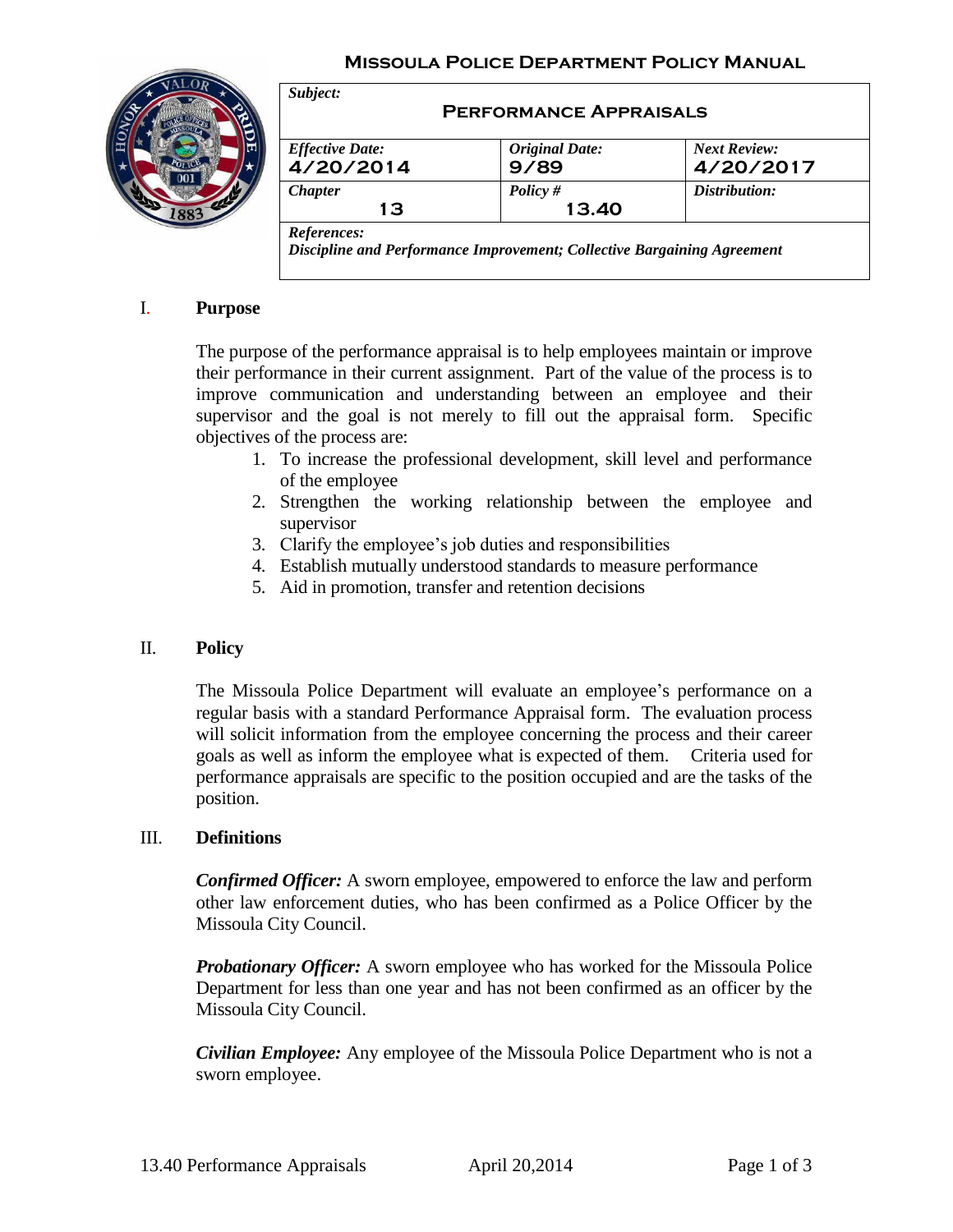*Probationary Civilian Employee:* An employee of the police department, who is not a sworn employee and has not completed their probationary period as defined by Missoula City policy.

*Raters:* The performance appraisal rater is to be the employee's immediate supervisor.

**Standardized Evaluation Guidelines (SEG):** A set of objective standards in specific categories of performance for which an officer is evaluated.

# IV. **Procedures**

- A. Confirmed Officer
	- 1. Officers will receive an annual performance appraisal from their assigned supervisor.
	- 2. The annual appraisals will consist of quarterly performance appraisals conducted at shift change throughout the year. The evaluations will be completed on a form approved by the Chief of Police.
	- 3. The quarterly appraisals will be based on performance during the preceding 3 months of the person being appraised. Performance of the employee prior to or following the rating period will be excluded in these ratings.
	- 4. Officers will be evaluated based on their own performance and in some categories their performance will be evaluated against the performance of their work group peers.
	- 5. At the end of year appraisal, the appraisal form will be completed by the supervisor and forwarded through the officer's chain of command to the Chief of Police.
- B. Probationary Officer
	- 1. All probationary officers will be appraised on a monthly basis in order to determine at the earliest point their suitability for continued employment as an officer. The principal objective of supervisors appraising probationary officers is to ascertain whether they can actually perform the required functions.
	- 2. If necessary, probationary officers may be rotated through multiple teams to obtain collective observations and judgments of several supervisors. This information will help determine the officer's use of skills acquired during training and his ability to function in the real world of law enforcement.
- C. Civilian Employees
	- 1. Civilian employees will be evaluated pursuant to Missoula City Policy Chapter XII section 12.
	- 2. Probationary Civilian Employees will be appraised midway through their probationary period
- D. Procedures applicable to all performance appraisals
	- 1. If personnel have been supervised by more than one supervisor during the rating period, the current first line supervisor will confer with the other supervisors.